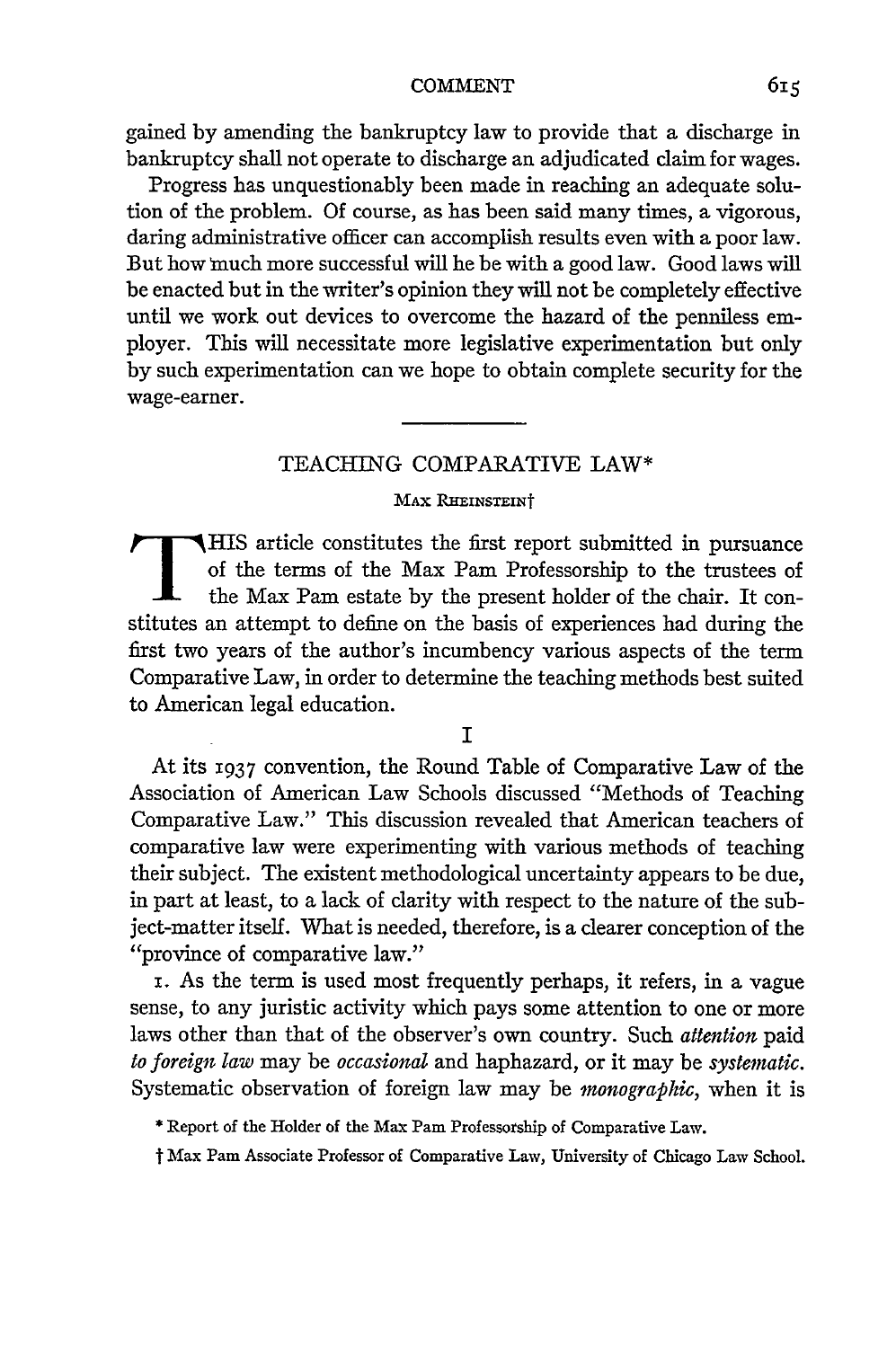focused upon one particular foreign law (Canadian, French, Islamic) or *synoptic,* when it is directed to more than one foreign law (German and French law; Latin-American laws; laws of the British Commonwealth of Nations).

Both monographic and synoptic observations of foreign laws may have as their object either the law of one or several foreign countries in its entirety *(e.g.,* Soviet law, or the laws of the Scandinavian countries); or some special topic *(e.g., the measure of contractual damages in French law; the* family in Japanese law; liability for harmful consequences of tortious acts in French, Italian, and German law; delegation of powers in modern democracies). Such observation, haphazard or systematic, monographic or synoptic, should not be called comparative law, as long as it remains purely descriptive. Such description may be interesting and useful, but it is not a comparison. It furnishes indispensable material for the science of comparative law, since no one can engage in "comparing" laws unless he has a solid knowledge of other legal systems as well as the one under which he happens to live. But a German lawyer who describes the structure of the contractual relationship in American law is not engaged in comparative law but only in preliminary study.

2. The term comparative law has been used for denominating the descriptive-analytical observation of a special field of positive law, the law of international trade, especially of those of its rules which are sometimes called the "autonomous law of international trade."

International trade and shipping have developed peculiar transactions, such as the charterparty, the c.i.f. contract, the bill of lading, the letter of credit. Although formally governed by as many different laws as there are countries engaged in international commerce, these transactions show a degree of uniformity to such an extent that international traders are often unaware of the differences of national legal rules lurking in the background. The lawyer of the i6th and i7th centuries had no difficulty conceiving a Law Merchant independent of the sanctions of a particular sovereign state. Today, such a notion clashes with the modern state's pretended monopoly over law making. In litigation before a national tribunal, international business transactions are pressed into the pattern of a particular system of national law, into which they may or may not fit.

Businessmen try to avoid such difficulties by resorting to arbitration. Although no statistics are available, it can be said that a large, perhaps the major, portion of litigation arising out of transactions of international trade, is handled by arbitrators and arbitration boards who apply no par-

٥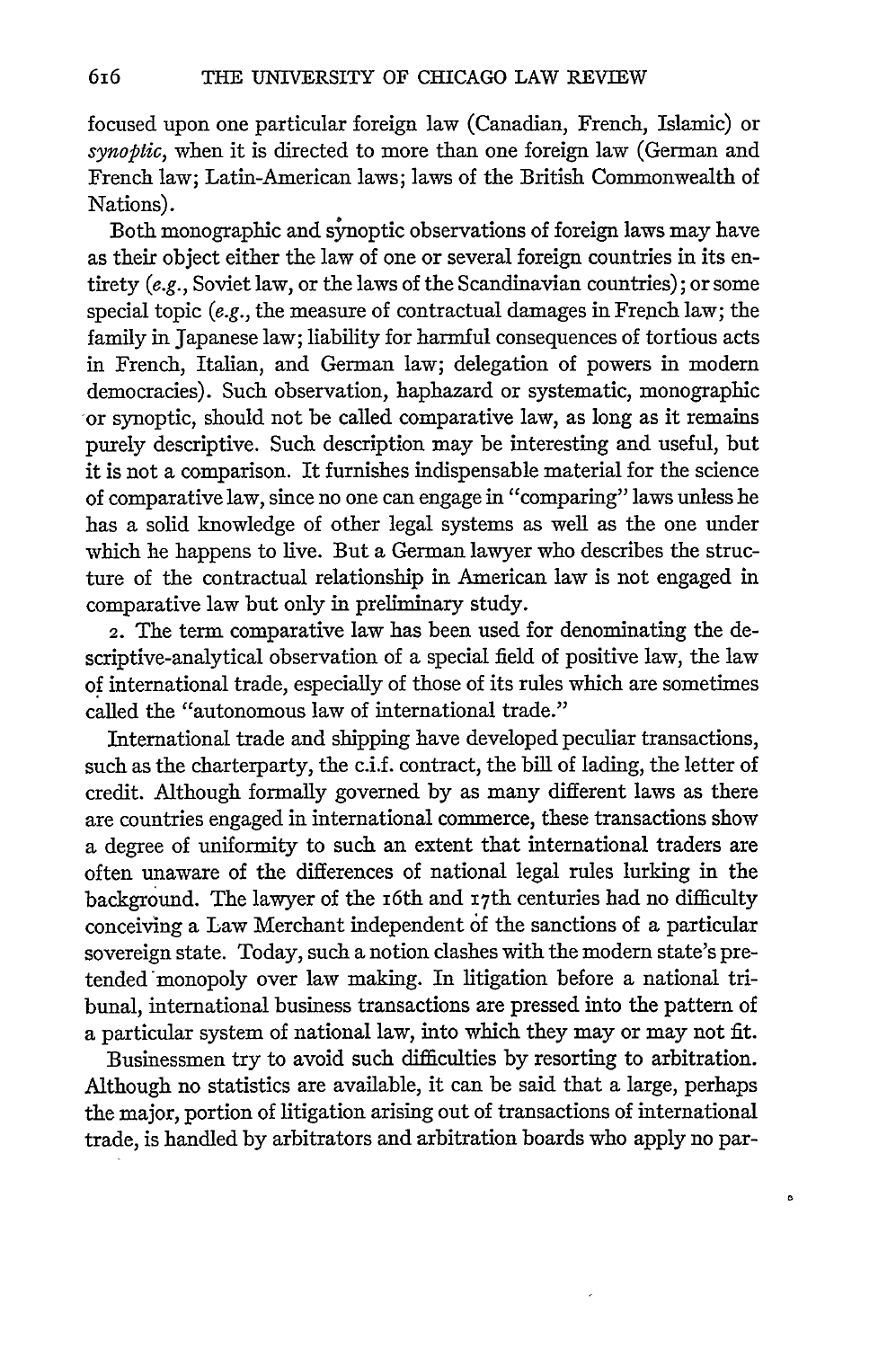ticular national law but the general and common rules of international trade. However, arbitration is not entirely independent of national laws, at least not in those cases in which the losing party does not comply with the award without compulsion, and intricate legal problems may arise out of such situations.

The customs and rules of the modern "Law Merchant" and their relation to the various national systems of law are a fascinating field for the observing and the creative legal scholar, but, although there are points of contact with "comparative law," it would seem preferable not to apply the name, "comparative law," to this field.

**3.** The term comparative law has been applied to the observation and description of "foreign" law which are made for the non-juristic purpose of acquiring general knowledge about a foreign people. Like literature or art, law is an emanation of the peculiar genius of a particular people. An American who wishes to understand the national spirit of the Italian or the German people, the New Mexican Indians, or the classical Greeks, may just as well study their law as their poetry, pottery, philosophy, or religion. But preferably, he ought to study it in addition to all the other aspects of national or tribal life. Since law is less easily accessible than literature or art, such studies are less frequently made, or when made, are carried on by anthropologists, historians, or ethnologists of insufficient legal training. If pursued in a competent manner, the results of such studies furnish important material for the science of comparative law. But the term comparative law should not be used to denominate the studies of foreign law carried on by juristic lay people.

# II

What then *is* comparative law?. It is suggested that the term should be reserved to denominate those kinds of scientific treatment of law which go beyond the taxonomic or analytical description or technical application of one or more systems of positive law.

i. The statement that law is a means of social control and organization has almost become a commonplace. Not all of the implications of this proposition have been fully realized, however. For legal science, it implies the task of inquiring into the social function of every legal rule and institution. It means that nothing in the realm of law can be taken for granted, that every rule and institution has to justify its existence under two inquiries: First: What function does it serve in present society? Second: Does it serve this function well or would another rule serve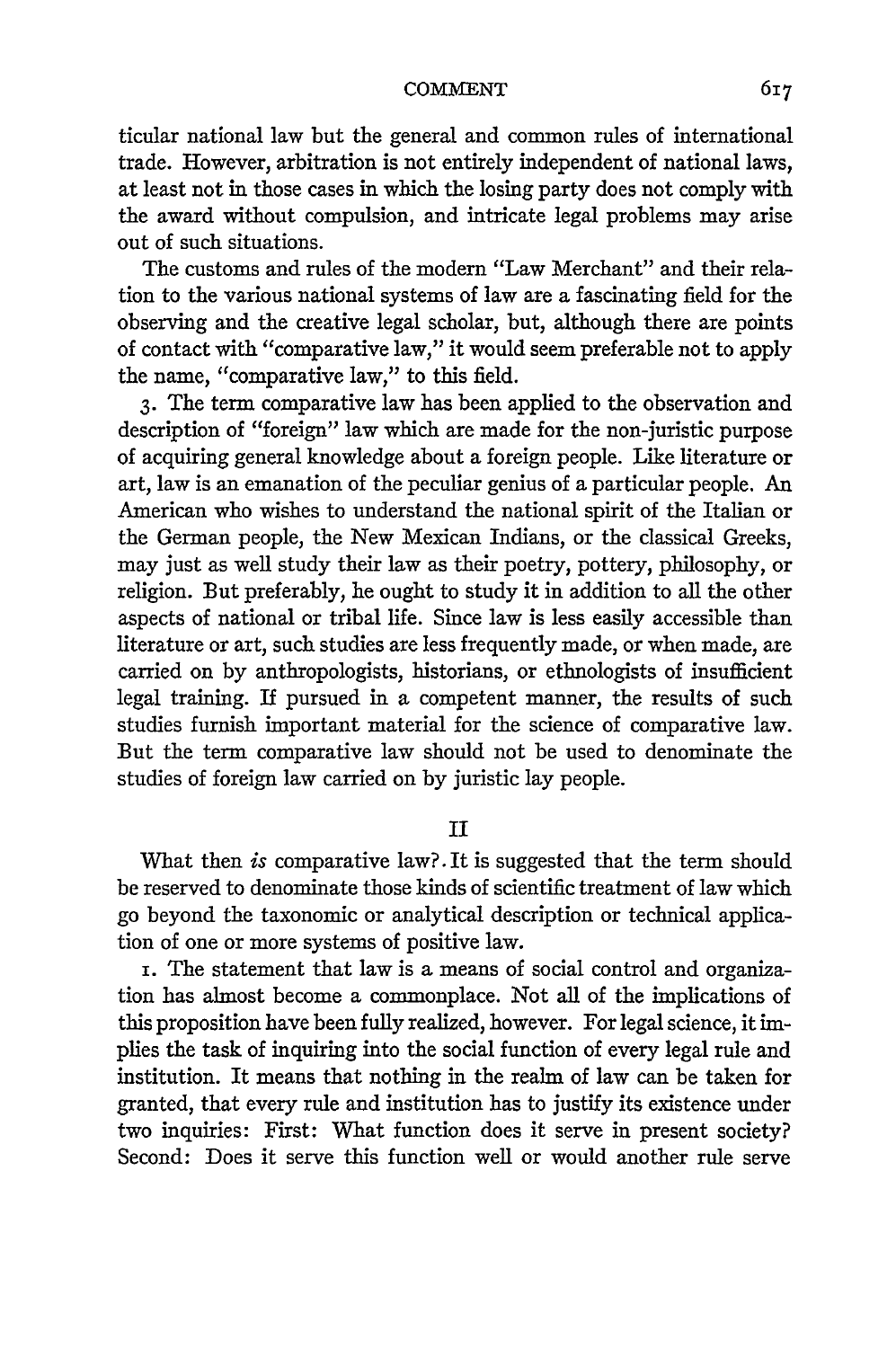better?' It is obvious that the second question cannot be answered except upon the basis **of** a comparison with other legal systems. In spite of many national differences, modern civilization creates essentially the same problems everywhere. The appropriateness of the devices developed to meet a certain social need in one country cannot be judged without a knowledge of foreign attempts to meet the same situation.2

It may also be that the first question can be answered with greater ease and certainty when we know what functions were or are served **by** a similar rule or institution in another legal system of the present or the past. Legal institutions have a tendency to go their own ways. The lawyers **by** whom they are tended are less concerned with the discovery of their true and proper social function than they are with the use to which a certain rule can be put in the interest of a client. Especially in a system where the principle of stare decisis is coupled with a reverence for formalities handed down from remote centuries, rules and institutions (whose functions are long forgotten) have a fair chance of surviving **by** the sheer force of tradition. <sup>3</sup>

The difference between this "functional comparison of legal rules and institutions" and what has been styled "synoptic description of legal rules and institutions," will become **clear** through an illustration. One may, for instance,

- **i)** survey marriage ceremonies in countries A-Z
- or **2)** inquire into the functions of those rules of law which prescribe formalities as conditions to the creation of the complex legal

If need hardly be said that a negative answer to these questions does not necessarily imply propaganda for change. Apart from the fact that objective research and inquiry as such never implies propaganda either for change or conservatism, even the activist may find that the preservation of an existing state of affairs may be socially more useful than the change or abolition of a particular rule or institution even though that rule or institution may have outlived its function or serve it badly. Science may point out the results which are likely to follow if an existing legal rule or institution is preserved, changed, or abolished, but the decision as to whether or not it shall **be** preserved will be made **by** the legal statesman (legislator or, under some circumstances, judge or administrative official). True it is, of course, that the scientist's statement that a certain rule or institution has outlived its usefulness may sometimes move the legal statesman in the direction of change.

**<sup>2</sup>**Another caveat may not be out of place here: The discovery that the social function X is well served **by** institution **A** in country I, while the apparently equal function X' is **badly** served **by** institution **B** in country **I,** is far from impliedly advocating the abolition of B and adoption of **A** in country **I.** Apart from the fact that the similarity of X and **X'** may be superficial, there maybe numerous reasons rendering **A** unsuited and making the preservation of B desirable for country IL

**3** The mere enumeration of a few terms will suffice to illustrate the proposition of the text: Consideration, domicile, parol evidence rule, hearsay, contributory negligence, plea of infancy, husband's duty to support wife, etc.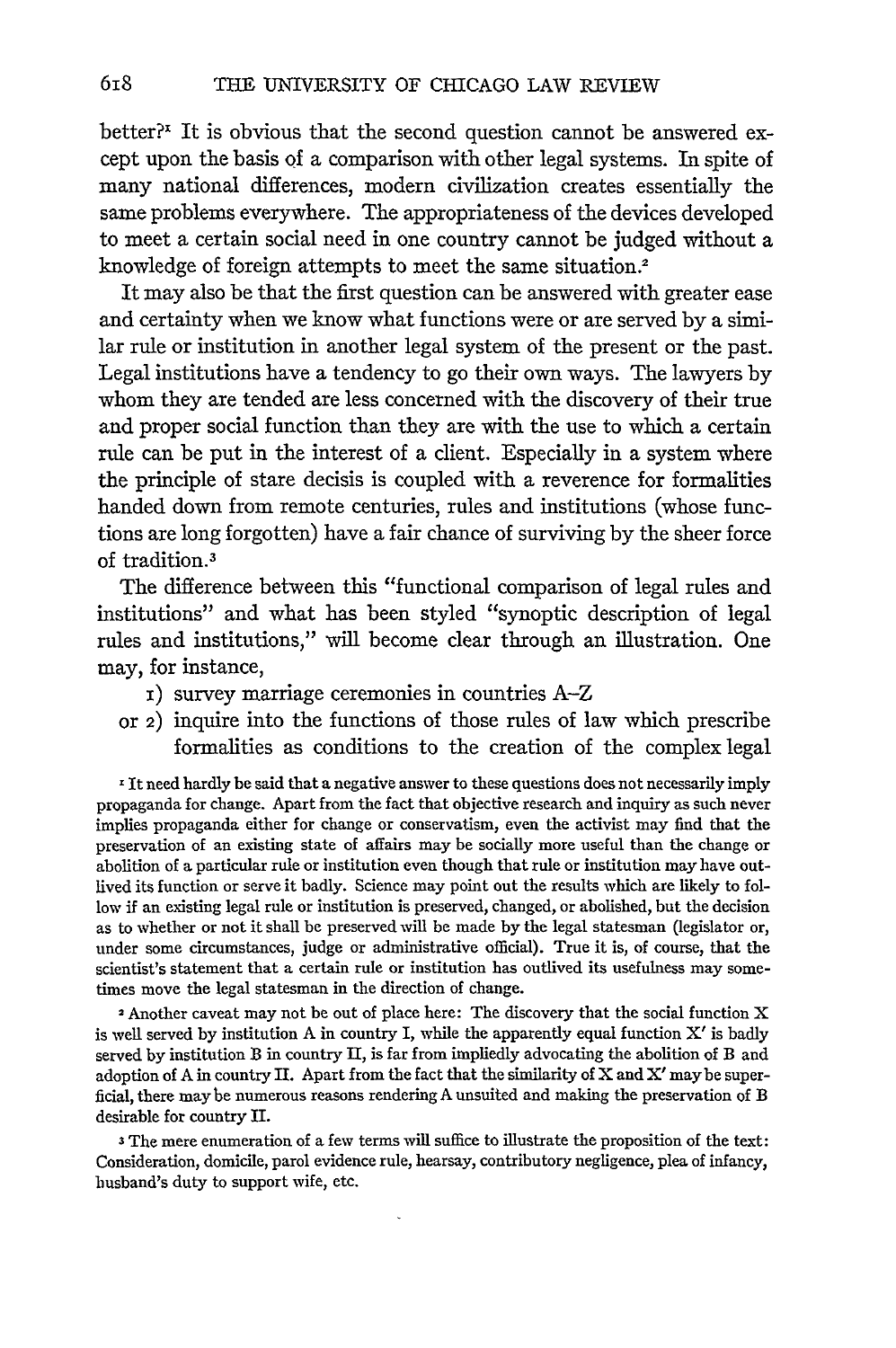situation called marriage, and, thereupon, review the formalities prescribed in countries A to Z from the point of view of how well or how badly they fulfill these functions.

If he engages in the first activity, he moves in the field of "synoptic description"; in the second, he makes a "functional comparison."

A functional comparison may be carried on either:

- a) for the general purpose of any science: the search for truth;
- or b) for definite legislative purposes: country A, not as yet having attacked a particular social problem (e.g., of mitigating the fear of old age by providing an income for destitute aged people, by legislative or other legal means) may undertake a study of the devices developed for that purpose in other countries;
- or c) for the purpose of better understanding the functions fulfilled by the rules and institutions of one's own law by looking at them through the mirror of corresponding foreign institutions. Employed this way, comparative law becomes a tool of the practicing attorney whom it may provide with insights, ideas and arguments which he is unlikely to obtain merely by looking at the structure of his own law from within.

2. The second objective of comparative law, used in the proper sense of the word, is to determine the social function of law in general. In this sense, comparative law is synonymous with Sociology of Law. Emphasizing an inductive method and starting with the data of factual research extending over the laws of all times and peoples, it tries to formulate general statements about the conditions under which "law" appears as one of the means of social control and regulation. Hence, it considers the relation between the development of law and such factors as climate, race, geography, religion, philosophy, economic conditions, political organization, etc.

As a science, sociology of law is but a part of the general field of sociology and therefore falls within the broad scope of the social sciences. But it is essentially different from the legal science, used by lawyers, which has the twofold task of:

- (a) classifying and arranging the unwieldy mass of existing rules of law into such a form as to make it possible for the human mind to find the rule governing a given case without wasteful loss of time and effort;
- (b) developing a technique of judicially deciding cases, in accordance with the spirit of a given legal system, for which no ready-made rule exists so far.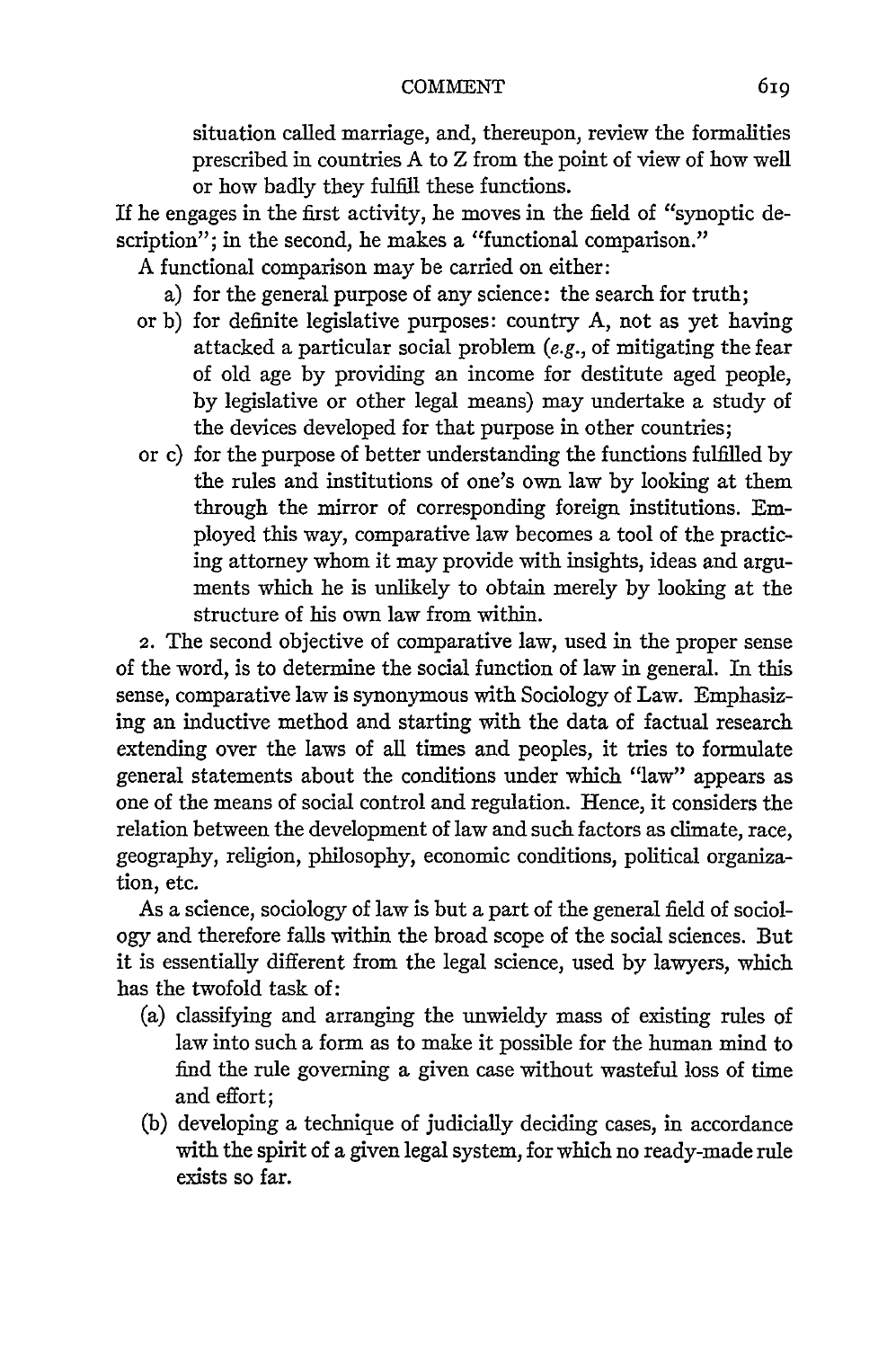In its first sense, the science of the lawyer is a taxonomic science, in its second, a practical art. It is obvious that there are as many "legal sciences" as there are "legal systems." Not only are different materials to be classified in Germany and in France, but different techniques for deciding "new cases" have also been developed in these two countries.

There is, on the other hand, but one science of sociology of law. Its subject-matter is the social phenomenon "law" in all of its historical manifestations. It seeks to discover general "laws" (i.e., statistical regularities) about the origin, growth, decay, functions, forms and appearances of this phenomenon. It takes its materials from the whole range of history and from over the whole world. It cannot be carried on by any method other than the comparative one. It is related to the various national sciences of law in the same way as Sociology of Religion (Comparative Religion) is to Baptist, Lutheran, Catholic, Jewish, Mohammedan, or Hindu theologies.

Today, such a science of sociology of law hardly exists. There are occasional discussions of scattered problems, but there are no more than a few promising beginnings of systematic research. The problems of the science of sociology of law have not even been adequately stated. It would be strange, indeed, if it were different. Sociology as such is among the youngest of all sciences and is still engaged in an effort to develop its categories and methods. He, who proposes to work in the field of sociology of law, must be familiar not only with the latest achievements, methods, and terms of social science, but also with the laws of as many countries, peoples, and periods as possible. He must be a sociologist, a legal historian, a lawyer thoroughly trained in several heterogeneous modem systems of law, and, in addition, he ought to be deeply founded in the culture of his time and of the past. The mere enumeration of the qualifications demonstrates that the appearance of such a scholar would be a rare historical accident. However, what may not be found in one man, can often be combined in a group of collaborators.

**3.** Third and finally, comparative law may have another task which may best be explained by referring to an analogy in another field of science. The various national sciences of law may be compared to the various philologies of particular languages in the field of linguistics. Just as a French lawyer collects and systematically arranges the rules of French positive law, so the philologist of the French language collects and systematically arranges the words and investigates the regularities of the French language in the study of French grammar and syntax. Other philologists perform an analogous task in other languages. Above and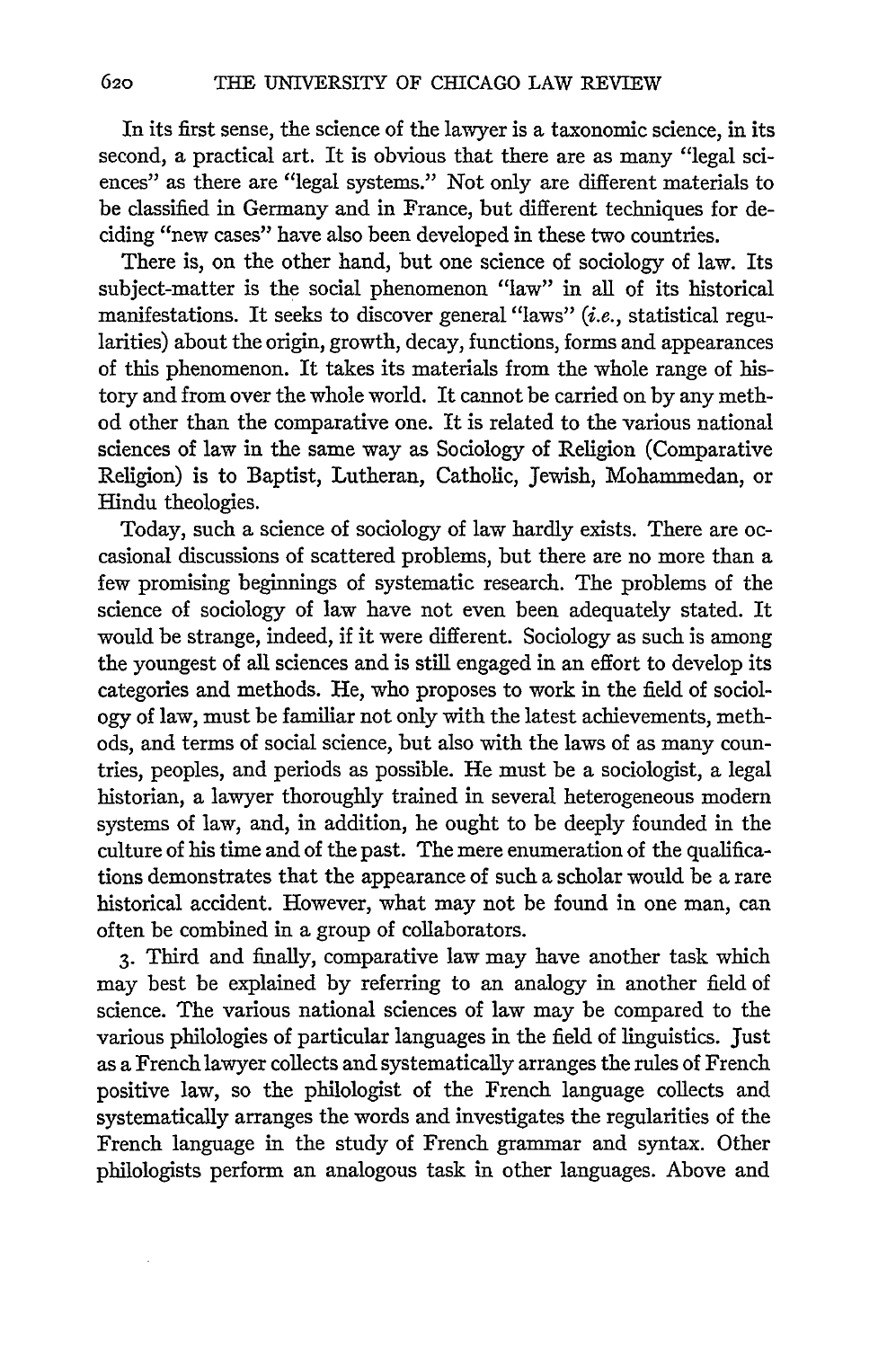beyond the philologies of particular languages, a separate science of "Comparative Linguistics" has been developed, which tries to discover the general "laws" of all languages, to establish a general morphology of "language" over and above the morphologies of French, English, Hindustani, Eskimo, Hittite, etc. Such a science has no "practical" purpose; its only aim is to search for the truth for the truth's sake.

An analogous science seems possible in the field of law. Every national legal science must of necessity pay some attention to the structure of the rules with which it is concerned. It must inevitably establish some formal categories such as right in *rem* and right in *personam;* property, tort, contract; right, power, privilege, immunity, duty, liability; it must use such concepts as jurisdiction, *res judicata,* estoppel; substantive law, procedural law, etc. The same categories are found with astonishing regularity in various systems of law. Are they inherent categories of law? Is it possible to develop a formal morphology of law? Such attempts have indeed been made. They were in vogue especially during the latter part of the roth century, when they became known as Analytical Jurisprudence in English speaking countries, and as *Allgemeine Rechtslehre* in German speaking ones. Similar attempts have recently been resumed by the Vienna School as an aspect of the so-called Pure Theory of Law. Hardly ever were they based on a universal knowledge of diverse systems of law, however. Most of their proponents took as the object of their analysis the so-called Civil Law, taking it for granted that its categories had universal validity. In no other way, however, than upon the basis of a structural, formalistic comparison of the legal systems of all times and countries, can a general morphology of law be developed.

## III

In determining the place of comparative law in the curriculum of an American law school, it is well to keep in mind:

- (i) that the aim of the average American law school is a practical one, viz., the training of candidates for the bar;
- (2) that this aim must be achieved within the limited time of three, or, under the Minnesota-Chicago plan, four years.

Although the vocational aim resulted, for a long time, in confining legal education to the limits of strictly vocational training, more recently greater insight has shown that better vocational results are likely to be achieved when the rules of law are taught, not as self-sufficient entities, but as means of social control. In addition, a consciousness of the great political power of the bar and its social responsibility has awakened Ameri-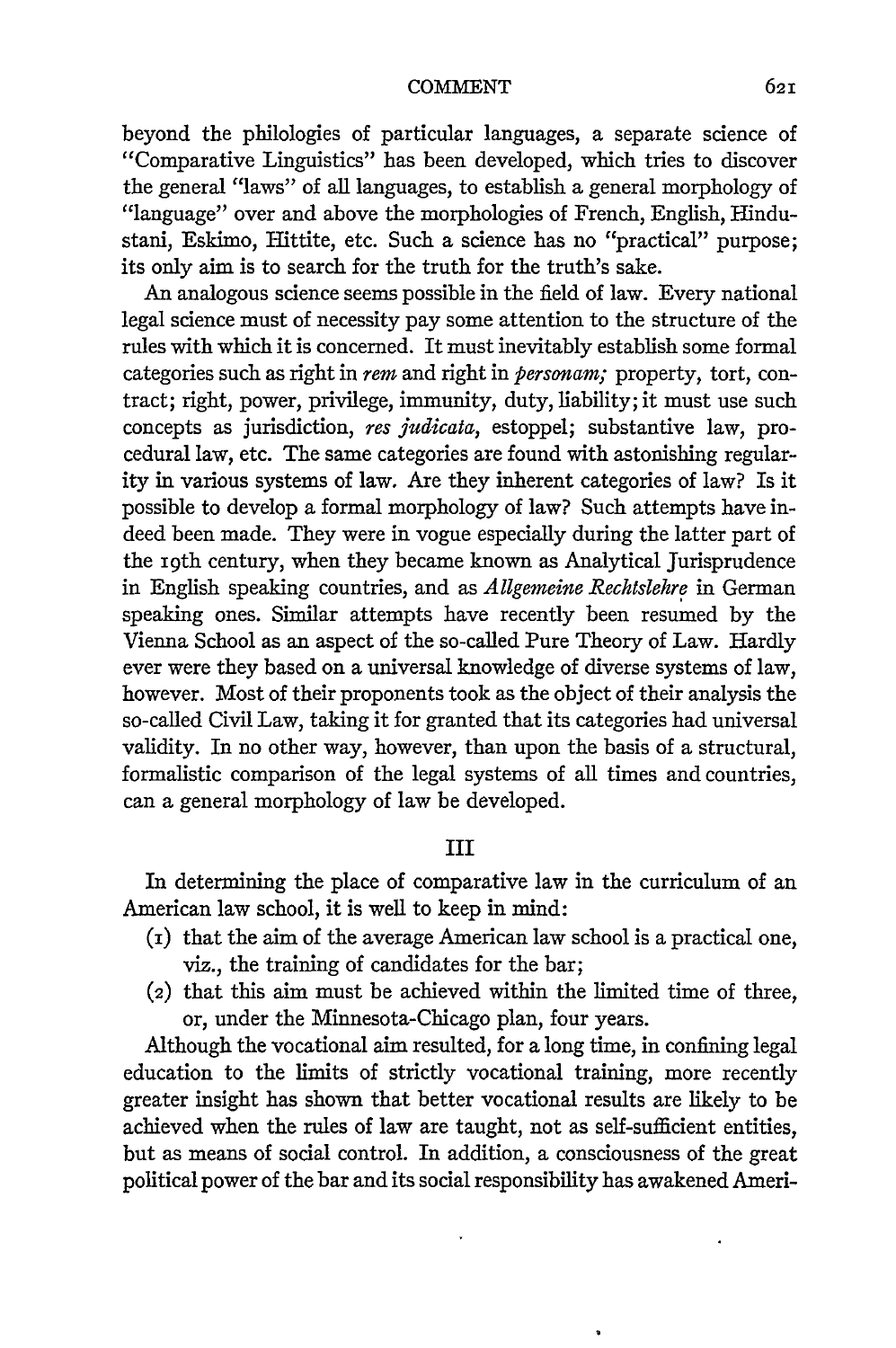can law schools to the necessity of preparing the future members of the legal profession for their social task. In a curriculum thus conceived, comparative law can play an important role. It is indispensable, however, to consider carefully in which of its various aspects it is likely to serve this task best. That comparative law, taken to mean the giving of information on foreign law as such, has no place in the undergraduate curriculum of an American law school, is obvious. Although the widespread opinion that the law of a country cannot be learned except "on the spot" is no more than a prejudice, neither the spirit of the students nor the organization of American law schools is such as to justify courses on a particular foreign law.

Comparative law, in the sense of systematic observation of the customs and usages of international trade is a topic of sufficient practical and theoretical interest to justify its inclusion in the curriculum of a law school interested in training "international lawyers," but it hardly seems to have such an importance as to make it a part of the general legal education of the average American lawyer. That comparative law, as a method of studying the spirit of foreign nations, interesting and important though it may be, has no place as such in a professional law school, is needless to emphasize. However, comparative law, meaning "sociology of law," ought to be part of the general study not only of sociologists and political scientists, but of every "educated man" desirous of understanding our civilization. Quite particularly, however, ought it to play an essential role in the education of lawyers. Unfortunately, it is so little developed at present, that a long period of special research will be necessary before the science of sociology of law is in a "teachable" form.

Therefore, it is only in the sense of "functional comparison of legal rules and institutions" that comparative law has a place in undergraduate legal education. That place is broad enough, indeed. Functional comparison has a place in every course in the curriculum of ordinary common law subjects, provided such courses are taught by the so-called "functional approach." That approach, as it has been developed in modern American legal education, means that every legal rule and institution is presented to law students from the point of view that it fulfills a function in the machinery of organized society. As pointed out above, that function can hardly be recognized and never be critically evaluated without comparison. In teaching "common law," the only limits to making functional comparisons are those imposed upon the individual teacher by the limits of his time and knowledge. To overcome the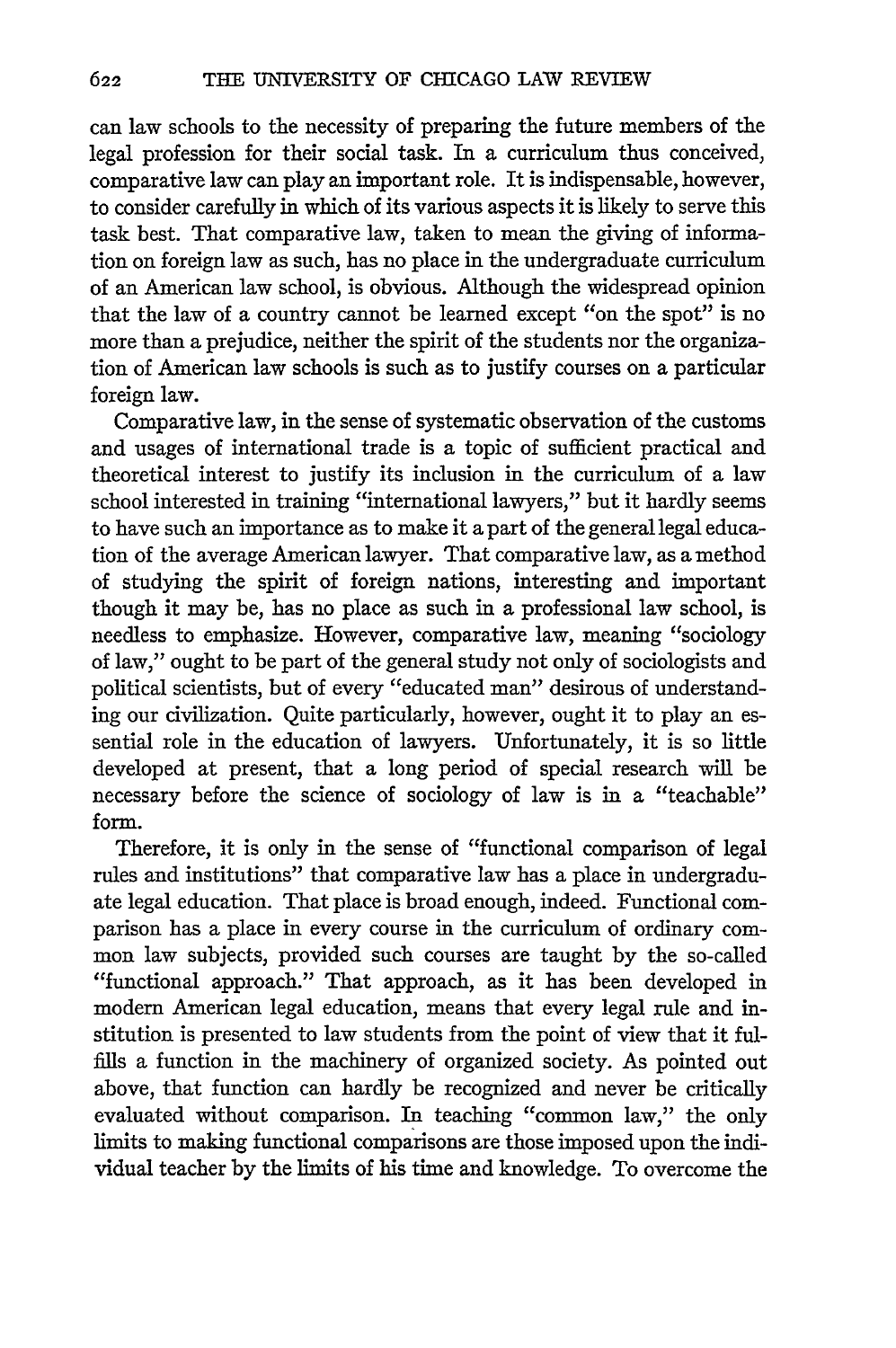limits of the law teachers' knowledge of foreign laws is a task of graduate legal education. An instructor who has sufficient knowledge of foreign materials may easily overcome the limits of time by selecting those problems of his field in which a functional comparison will contribute most to the clarification and understanding of the rules and institutions of American law. There are wide stretches in every field of the law which are easily understandable without foreign law comparison. There are others in which a functional comparison will show familiar institutions of American law in a new light and will give insight that one-sided treatment of common law rules leaves unrevealed.<sup>4</sup>

This general utilization of functional comparison of legal rules and institutions, to which *all* students ought to be exposed *all* the time in *all* courses, can and should be supplemented by special, elective courses where special problems may be treated in a more thoroughgoing comparison. In the ordinary common law course, foreign institutions can be mentioned as background material in order to give the proper relief to the American rules, and as illustrations of political solutions of a given problem differing from those adopted in American law. In these special courses, the limited number of students admitted thereto ought to have an opportunity to study a few narrow but vital social problems, and their solutions in different legal systems from the original sources,<sup>5</sup> and to delve into the causes of differences and similarities. Thus, such a course should not only give a student the actual experience in making functional comparisons, but also afford him the opportunity to glance at the vast field of sociology of law. Finally, through a series of collected readings, students can be familiarized with the main trends in the historical de-

4 From his own experience in teaching the common law courses on Wills and Family Relations, the author suggests that a functional comparison may be used profitably in the following fields:

- Wills: Problem of freedom of testation and its limits (forced heirs); function of testamentary formalities; technique of interpreting wills; redress against disinheritance; line of demarcation between transactions inter vivos and transactions testamentary; transactions to restrain defeasance of expectations (esp. contracts to devise and bequeath); machinery for the protection of creditors of a decedent; function of public authorities (probate courts) in winding-up a decedent's estate.
- Family Relations: Restrictions upon the freedom to marry; machinery to enforce such restrictions; function of the restriction of freedom to escape from a disagreeable marriage union; machinery to enforce duties to furnish support; protection of family unit against outsiders; safeguards against abuses of membership in a family unit to defraud creditors; protection of minors and other "incompetent" persons against abuse of their business inexperience and and instability of character; attempts to find the proper compromise between unity of family and individual independence.

S Translated, of course.